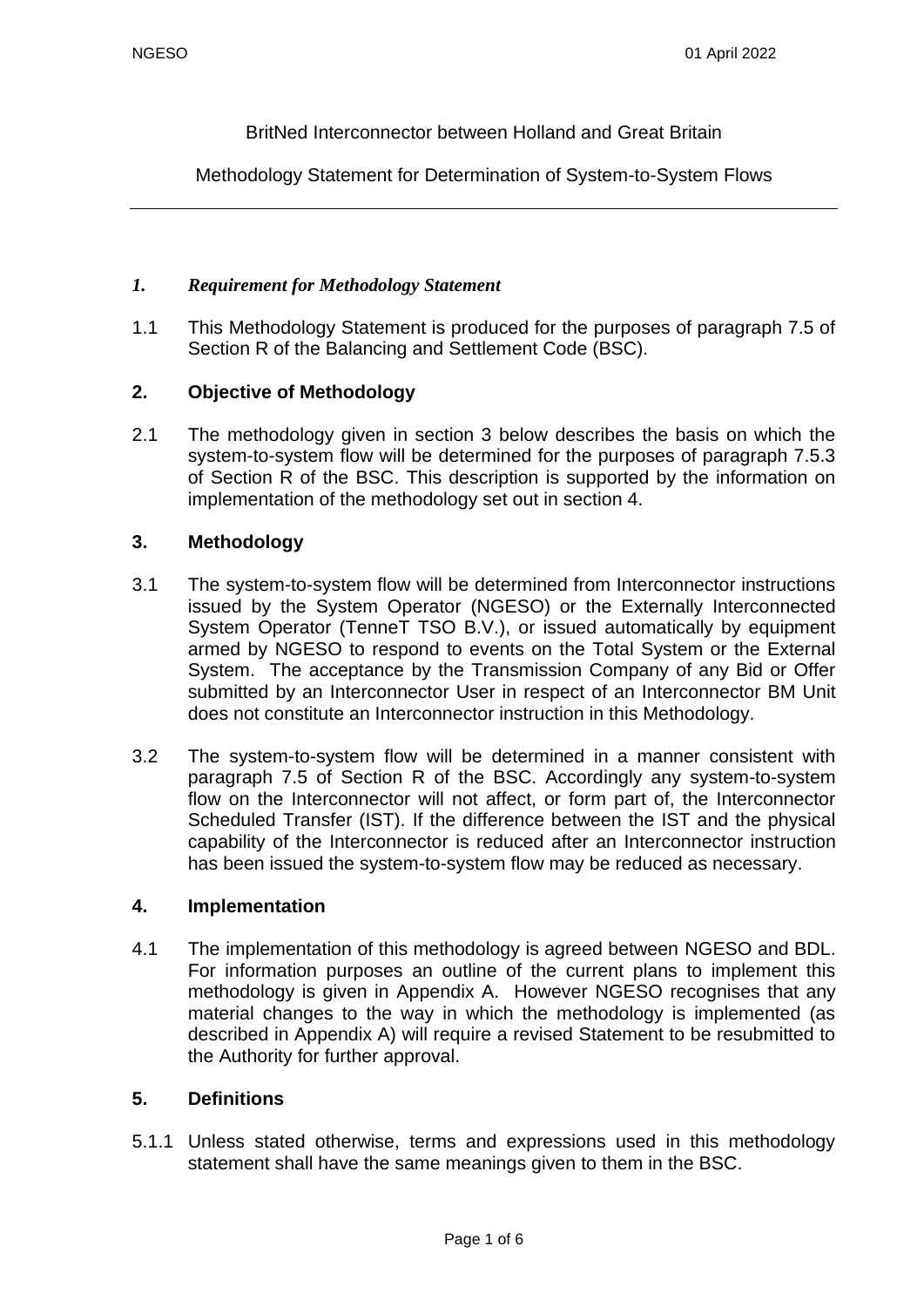# **Appendix A**

## **Operational Process for Determining the System-System Flow on the BritNed Interconnector**

## *A1 Calculate the Interconnector Scheduled Transfer (IST)*

The Interconnector Scheduled Transfer is based on BritNed Nominations (BN) submitted by Interconnector Users. BN data will be consistent with Physical Notifications submitted to NGESO by BritNed acting on behalf of Interconnector Users, and must be within the Net Transfer Capability (NTC) as defined in the Operating Protocol.

## *A2 Calculate the Scheduled BritNed Reference Program (BNRP)*

The Scheduled BritNed Reference Program (BNRP) is based on the same data that is used to determine the IST. The BNRP will, as far as possible, give the same energy transfer in each trading period as the BNRP data used to determine the IST, within the agreed dynamic characteristic for the Interconnector.

There will be a day-ahead BritNed Reference Program (BNRP) sent to NGESO at 13:00, intraday revisions to which can be submitted following intraday auctions. Updated BNRPs from Intraday auctions are expected to be received every hour between H-70 and H-50 as per the GB Grid Code. The times given here are all in UK time. The Final BritNed Reference Program (FBNRP) is the day ahead BNRP as adjusted by intraday auctions and this is the base against which System-System Flows (SSF) will be calculated.

## *A3 Variations to the FBNRP*

After the FBNRP has been agreed it may be necessary to vary the BritNed Reference Program (BNRP). When this occurs for reasons other than those specified in paragraph 7 of section R of the BSC this will constitute a system-to-system flow (which may for example be recorded as Emergency Assistance, Emergency Instruction or Constraint).

## *A4 Volume of System-to-System Changes*

Where the instruction to change the BNRP has been given for a reason that will give rise to a system-to system flow, then the change to the BNRP will be a system-tosystem change. The volume associated with a system-to-system change will be calculated from the previous BNRP as described below:

Consider the simple FBNRP shown in figure 1.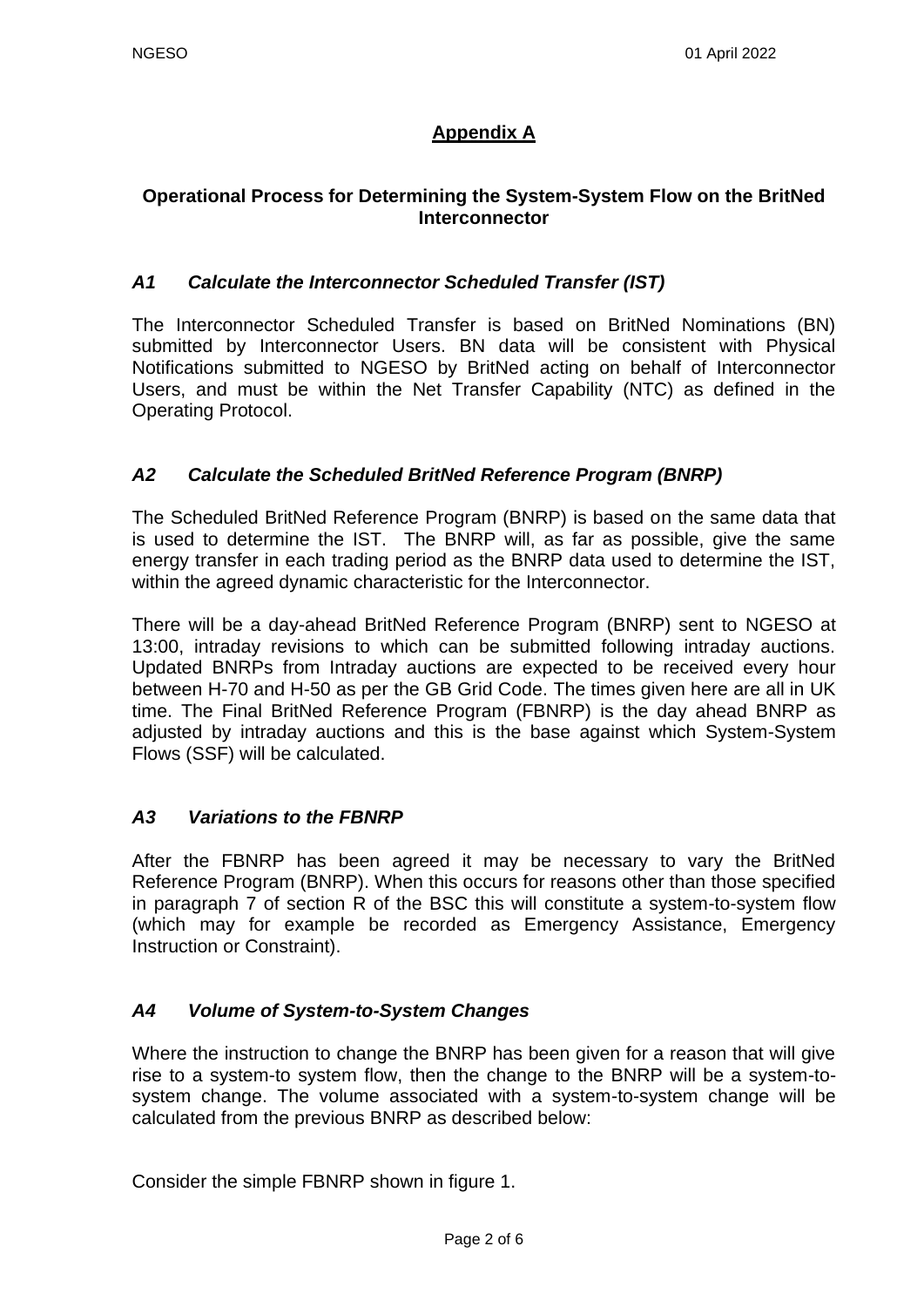

Figure 1 Final BritNed Reference Programme

NGESO makes a request to vary the BNRP (this request being accepted by the other party) or a request is issued automatically by equipment armed by NGESO or BritNed to respond to events on the Total System or the External System.



**Figure 2 BNRP revised for system-to-system flow**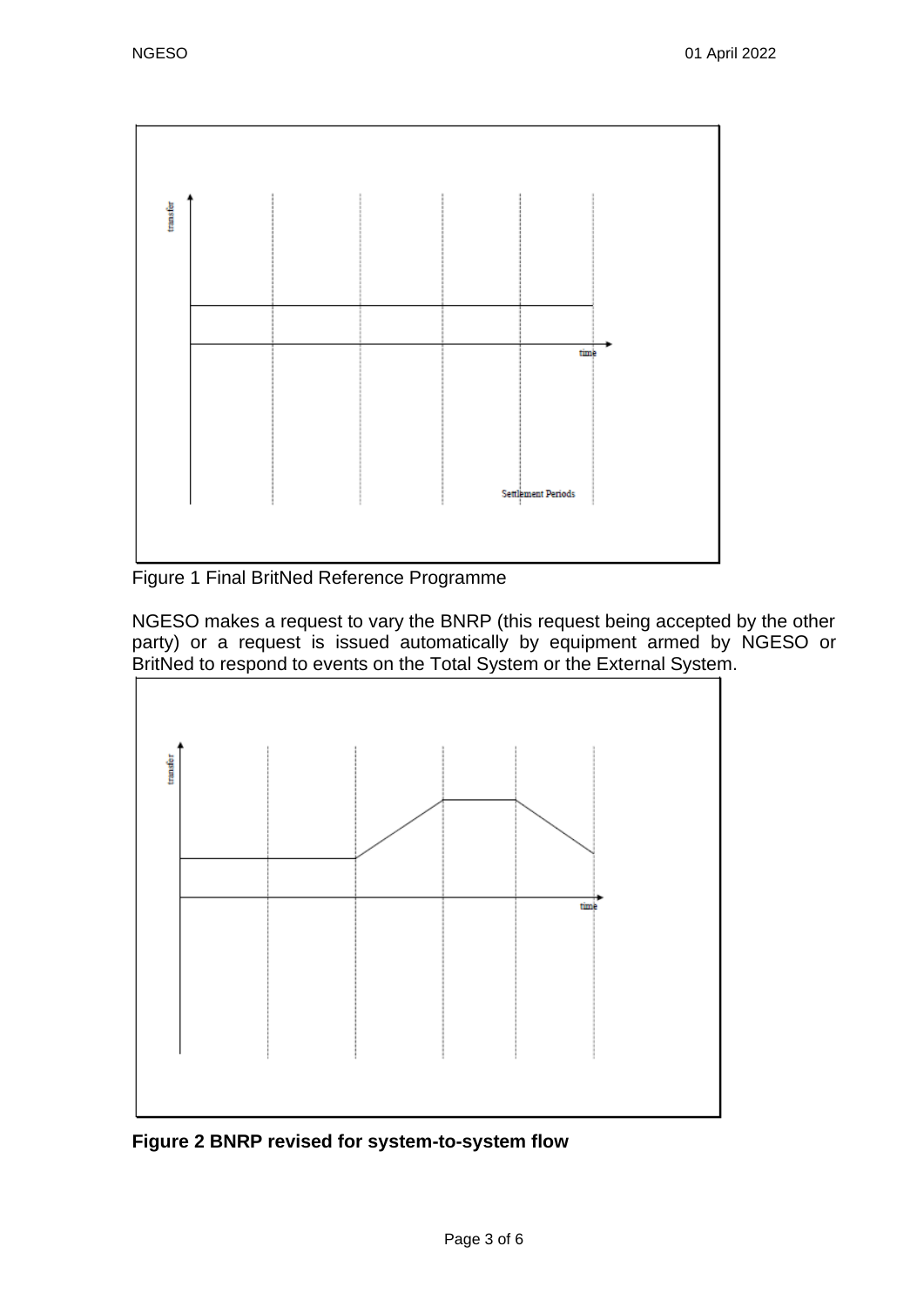Labelling the Revised reference programme as RPn,s and the Reference programme prior to revision as RP(n-1),s then the change in the instructed transfer per settlement period is calculated as the difference between the revised reference programme and the previous reference programme calculated each second /revision and summated over the settlement period as derived by the equation below:

$$
T_{n, j} = \sum_{S, n, j} \left( \int_0^1 \max(lCMIN_s, \min(lCMAX_s, RP_{n,s})) - \int_{S, n, j} \int_0^1 \max(lCMIN_s, \min(lCMAX_s, RP_{(n-1),s})) dt \right)
$$

**Where** 

| ${\sf T}_{\sf n,j}$ | Is the change in transfer volume resulting from the acceptance of<br>the revised Reference programme in respect of settlement period<br>ı.                                                        |
|---------------------|---------------------------------------------------------------------------------------------------------------------------------------------------------------------------------------------------|
| ICMAX               | Is the import value in MW to Great Britain expressed as a positive<br>value effective at second s.                                                                                                |
| $ICMIN_{s}$         | Is the export value in MW from Great Britain expressed as a<br>negative value effective at second s.                                                                                              |
| $RP_{n,s}$          | Is the programmed instantaneous transfer as at second s for the<br>reference programme n. A positive value denotes a flow from<br>Ireland to Great Britain.                                       |
| $RP_{(n-1),s}$      | Is the programmed instantaneous transfer at second s for the<br>reference programme immediately prior to reference programme<br>n. A positive value denotes a flow from Ireland to Great Britain. |
| $\sum$<br>s, n, j,  | Sum over all seconds, and reference programme changes<br>following the submission of the final reference programme, within<br>settlement period j                                                 |

This is shown graphically below: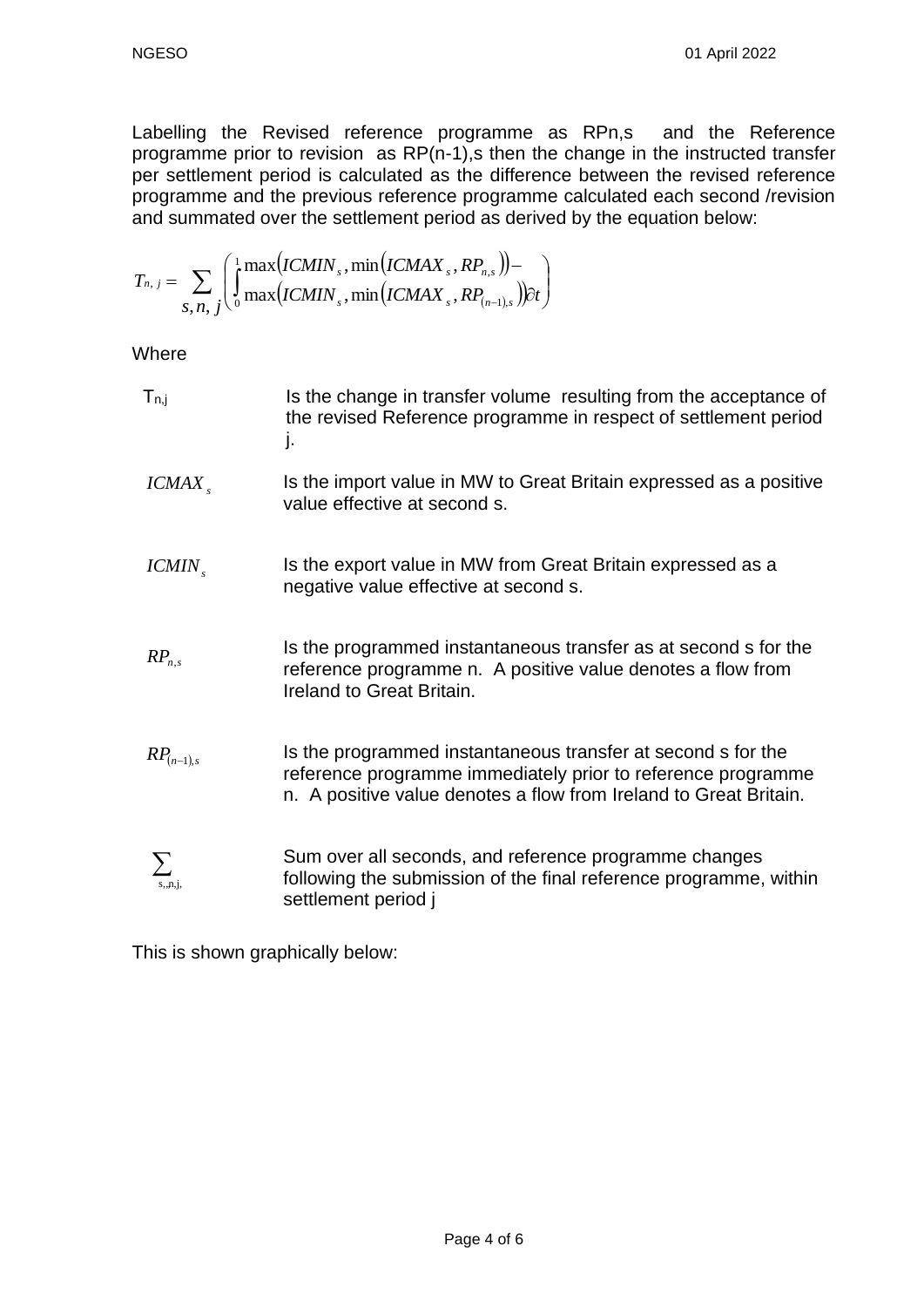

# **Figure 3: Change in instructed transfer volume arising from change in BNRP**

The total volume of system-to-system change  $(T<sub>i</sub>)$  will be the sum of all changes in instructed transfer volume arising due to system-to-system flows.

# *A5 Volume of System-to-System Flow (SSF)*

The BNRP and the total volume of system-to-system change are calculated at the English end of the BritNed Interconnector. Hence interconnector losses have already been accounted for in these values and no adjustments for interconnector losses are required.

## *A6 Metered Volume for Transmission Company Interconnector BM Units*

The system-to-system flow is calculated and the Metered Volume allocated to the Transmission Company Interconnector BM Units (TCIBMU) as shown below:

(SSF=System to System Flow) If direction of SSF is from Holland to England SSF =  $T_i$ 

 $TCIBMU(Production) = SSF$   $TCIBMU(Construction) = 0$ 

If direction of SSF is from England to Holland SSF =  $T_i$ 

TCIBMU(Production) = 0 TCIBMU(Consumption) = SSF